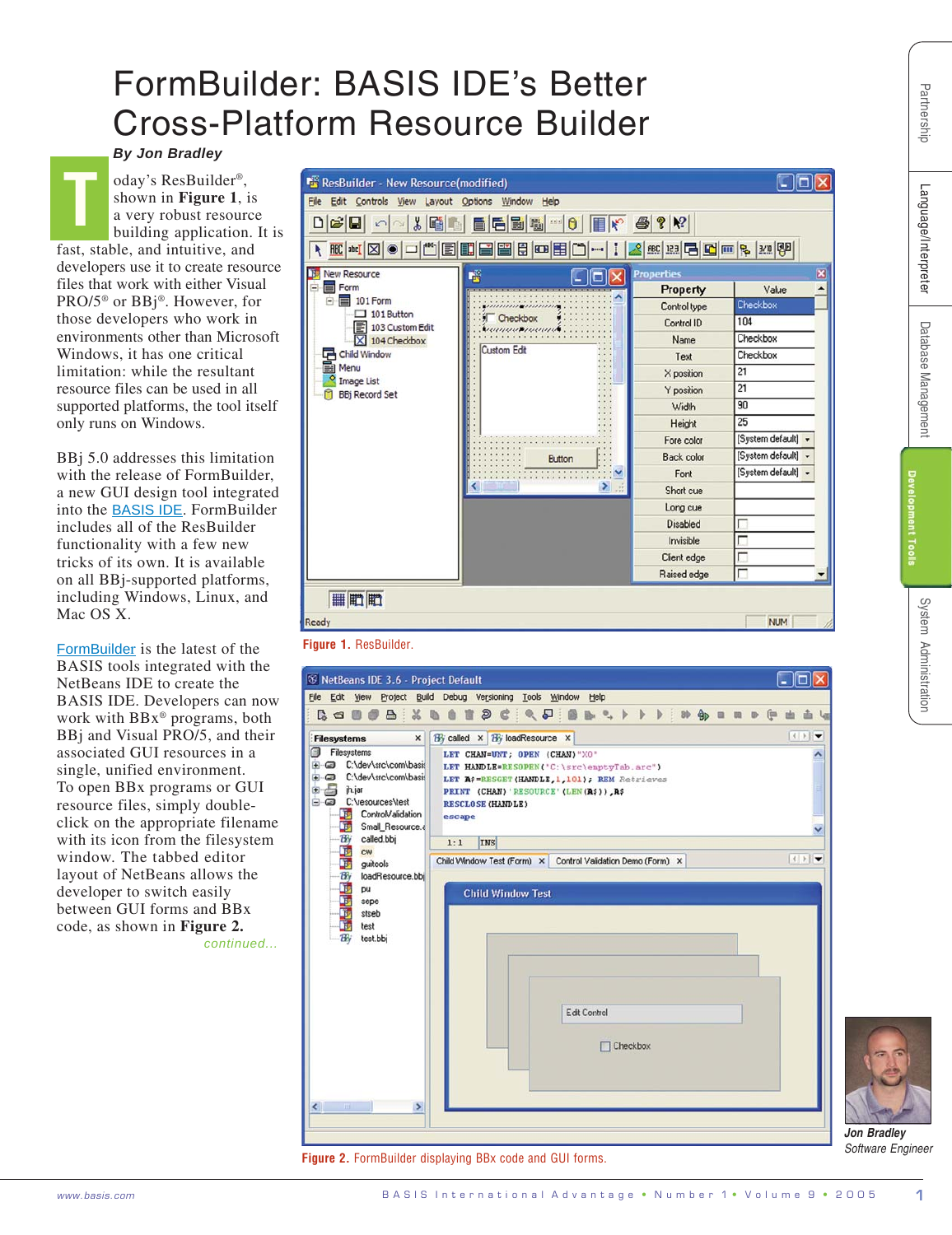

**Figure 3.** Color chooser in all its splendor.

The NetBeans IDE provides many standard property editors. The developer can now configure properties with feature-rich and intuitive editors including a font chooser and a color chooser (see **Figure 3**).

FormBuilder provides many new features beyond those that are available in ResBuilder. For example, FormBuilder provides much more sophisticated alignment of controls, as shown in **Figure 4**.

The directory structure in the deployed final product is often different from the directory structure on the developer's machine. An *image bucket* (**Figure 5 A**) enables the developer to specify alternate file locations for image files associated with GUI resource files. The image bucket provides a specific reference file for a given image target or configures a list of searchable directories to enable the developer to tell NetBeans



**Figure 4.** Alignment icons.